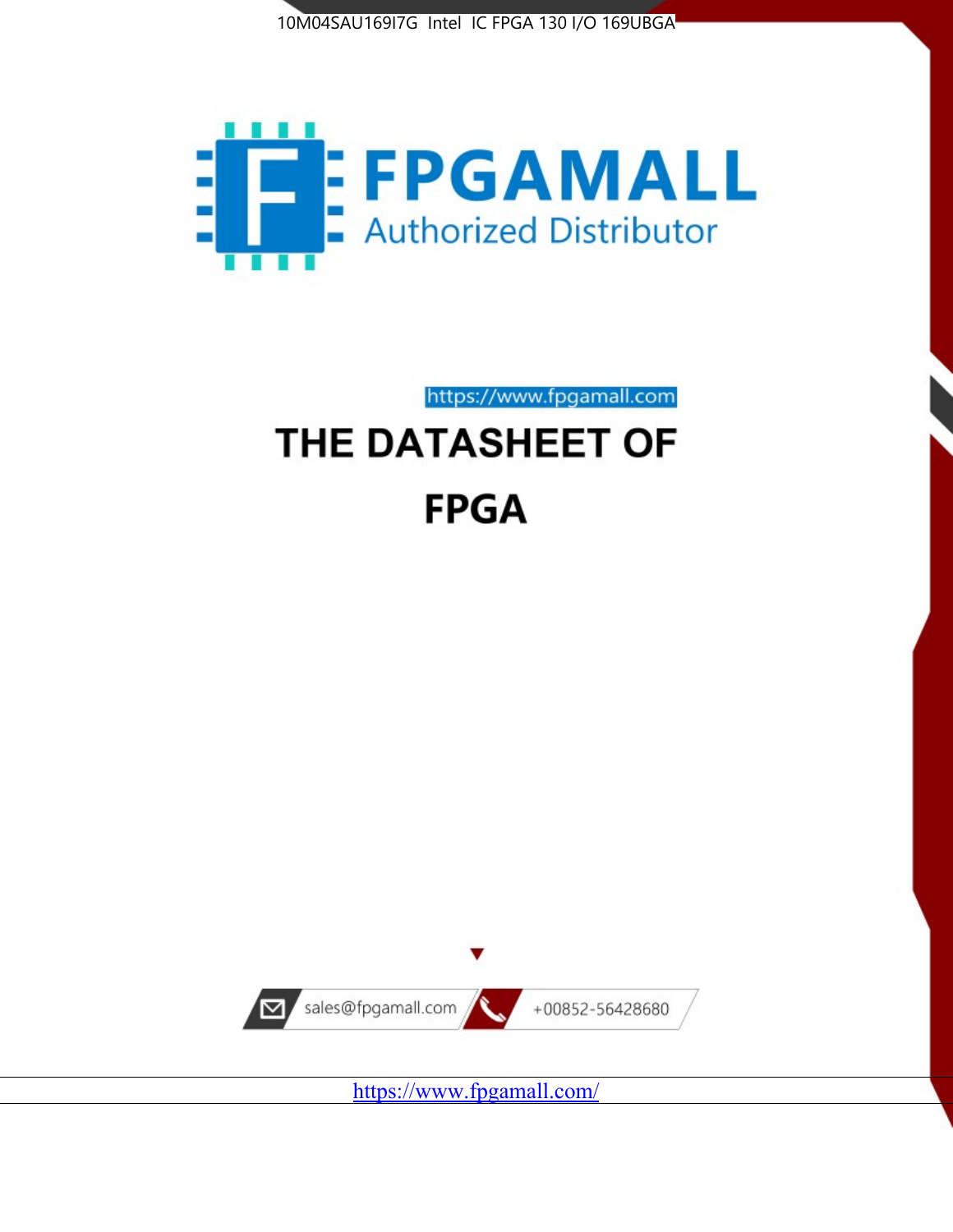10M04SAU169I7G Intel IC FPGA 130 I/O 169UBGA



# **Intel® MAX® 10 FPGA Device Overview**



**M10-OVERVIEW | 2017.12.15** Latest document on the web: **[PDF](https://www.altera.com/en_US/pdfs/literature/hb/max-10/m10_overview.pdf)** | **[HTML](https://www.altera.com/documentation/myt1396938463674.html)**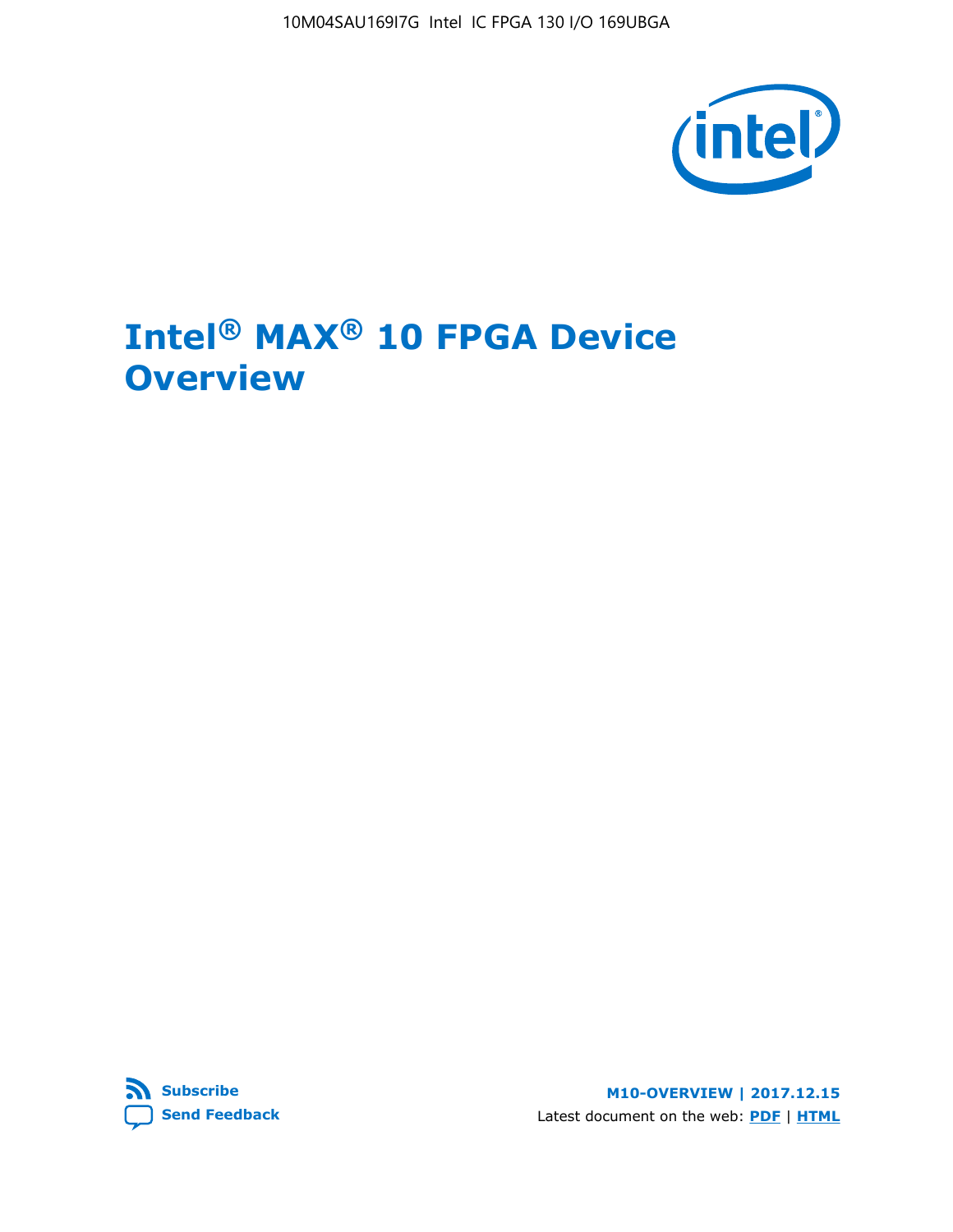

## **Contents**

| Intel® MAX® 10 FPGA Device Overview……………………………………………………………………………3  |  |
|--------------------------------------------------------------------|--|
|                                                                    |  |
|                                                                    |  |
|                                                                    |  |
|                                                                    |  |
|                                                                    |  |
|                                                                    |  |
|                                                                    |  |
|                                                                    |  |
|                                                                    |  |
|                                                                    |  |
|                                                                    |  |
|                                                                    |  |
|                                                                    |  |
|                                                                    |  |
|                                                                    |  |
|                                                                    |  |
|                                                                    |  |
|                                                                    |  |
|                                                                    |  |
| Document Revision History for Intel MAX 10 FPGA Device Overview 13 |  |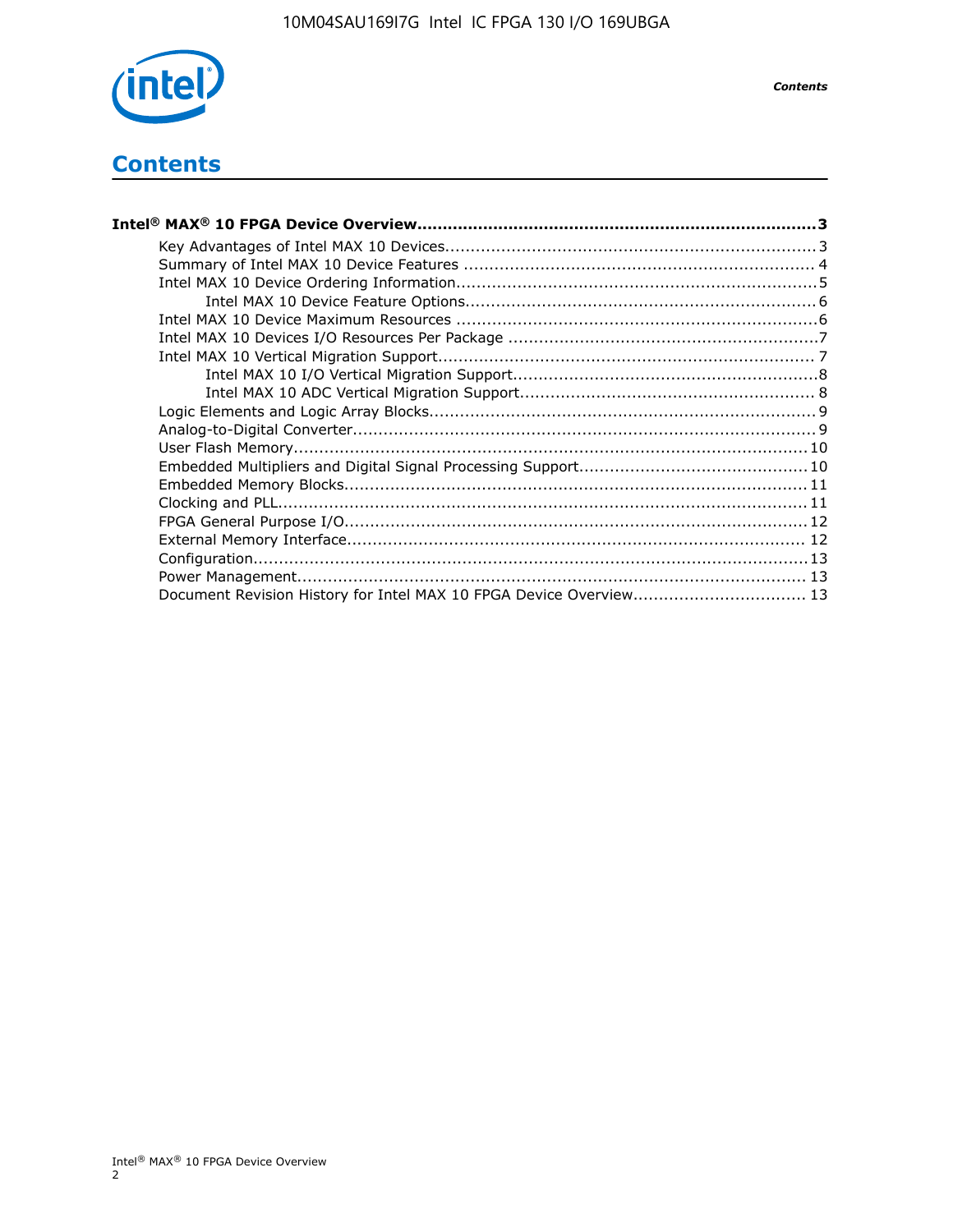

# **Intel® MAX® 10 FPGA Device Overview**

Intel® MAX® 10 devices are single-chip, non-volatile low-cost programmable logic devices (PLDs) to integrate the optimal set of system components.

The highlights of the Intel MAX 10 devices include:

- Internally stored dual configuration flash
- User flash memory
- Instant on support
- Integrated analog-to-digital converters (ADCs)
- Single-chip Nios II soft core processor support

Intel MAX 10 devices are the ideal solution for system management, I/O expansion, communication control planes, industrial, automotive, and consumer applications.

#### **Related Links**

[Intel MAX 10 FPGA Device Datasheet](https://www.altera.com/documentation/mcn1397700832153.html#mcn1397643748870)

## **Key Advantages of Intel MAX 10 Devices**

## **Table 1. Key Advantages of Intel MAX 10 Devices**

| <b>Advantage</b>               | <b>Supporting Feature</b>                                                                                                                                                                                  |  |  |  |
|--------------------------------|------------------------------------------------------------------------------------------------------------------------------------------------------------------------------------------------------------|--|--|--|
| Simple and fast configuration  | Secure on-die flash memory enables device configuration in less than 10 ms                                                                                                                                 |  |  |  |
| Flexibility and integration    | Single device integrating PLD logic, RAM, flash memory, digital signal<br>processing (DSP), ADC, phase-locked loop (PLL), and I/Os<br>Small packages available from 3 mm $\times$ 3 mm                     |  |  |  |
| Low power                      | Sleep mode—significant standby power reduction and resumption in less than<br>$1 \text{ ms}$<br>Longer battery life—resumption from full power-off in less than 10 ms                                      |  |  |  |
| 20-year-estimated life cycle   | Built on TSMC's 55 nm embedded flash process technology                                                                                                                                                    |  |  |  |
| High productivity design tools | Intel Quartus <sup>®</sup> Prime Lite edition (no cost license)<br>Platform Designer (Standard) system integration tool<br>DSP Builder for Intel FPGAs<br>Nios <sup>®</sup> II Embedded Design Suite (EDS) |  |  |  |

Intel Corporation. All rights reserved. Intel, the Intel logo, Altera, Arria, Cyclone, Enpirion, MAX, Nios, Quartus and Stratix words and logos are trademarks of Intel Corporation or its subsidiaries in the U.S. and/or other countries. Intel warrants performance of its FPGA and semiconductor products to current specifications in accordance with Intel's standard warranty, but reserves the right to make changes to any products and services at any time without notice. Intel assumes no responsibility or liability arising out of the application or use of any information, product, or service described herein except as expressly agreed to in writing by Intel. Intel customers are advised to obtain the latest version of device specifications before relying on any published information and before placing orders for products or services. \*Other names and brands may be claimed as the property of others.

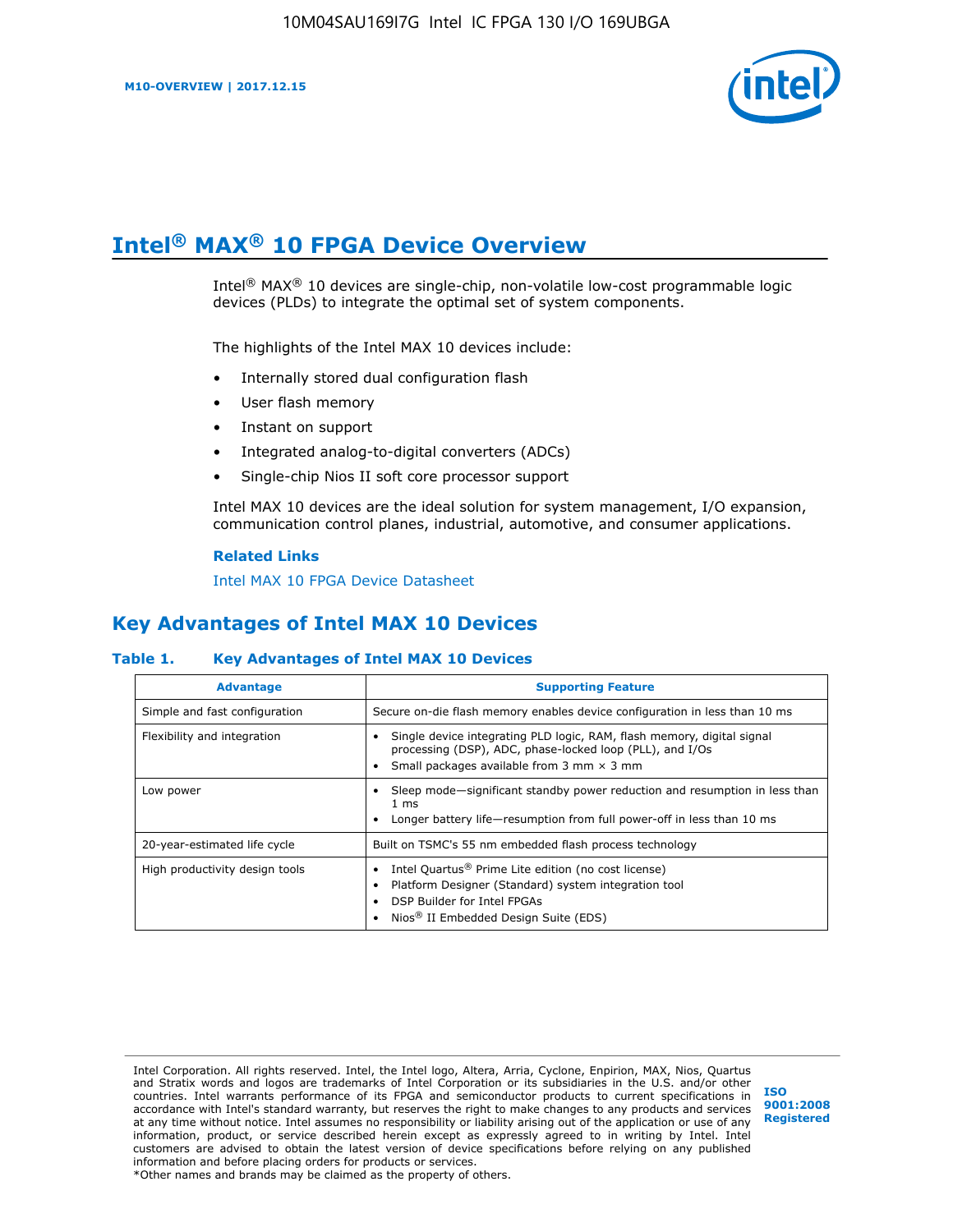

## **Summary of Intel MAX 10 Device Features**

## **Table 2. Summary of Features for Intel MAX 10 Devices**

| <b>Feature</b>                       | <b>Description</b>                                                                                                                                                                                                                                                               |
|--------------------------------------|----------------------------------------------------------------------------------------------------------------------------------------------------------------------------------------------------------------------------------------------------------------------------------|
| Technology                           | 55 nm TSMC Embedded Flash (Flash + SRAM) process technology                                                                                                                                                                                                                      |
| Packaging                            | Low cost, small form factor packages-support multiple packaging<br>technologies and pin pitches<br>Multiple device densities with compatible package footprints for seamless<br>migration between different device densities<br>RoHS6-compliant                                  |
| Core architecture                    | 4-input look-up table (LUT) and single register logic element (LE)<br>$\bullet$<br>LEs arranged in logic array block (LAB)<br>$\bullet$<br>Embedded RAM and user flash memory<br>Clocks and PLLs<br>$\bullet$<br>Embedded multiplier blocks<br>$\bullet$<br>General purpose I/Os |
| Internal memory blocks               | M9K-9 kilobits (Kb) memory blocks<br>$\bullet$<br>Cascadable blocks to create RAM, dual port, and FIFO functions<br>$\bullet$                                                                                                                                                    |
| User flash memory (UFM)              | User accessible non-volatile storage<br>$\bullet$<br>High speed operating frequency<br>$\bullet$<br>Large memory size<br>$\bullet$<br>High data retention<br>$\bullet$<br>Multiple interface option                                                                              |
| Embedded multiplier blocks           | One $18 \times 18$ or two 9 $\times$ 9 multiplier modes<br>$\bullet$<br>Cascadable blocks enabling creation of filters, arithmetic functions, and image<br>processing pipelines                                                                                                  |
| <b>ADC</b>                           | 12-bit successive approximation register (SAR) type<br>$\bullet$<br>Up to 17 analog inputs<br>$\bullet$<br>Cumulative speed up to 1 million samples per second (MSPS)<br>Integrated temperature sensing capability                                                               |
| Clock networks                       | Global clocks support<br>$\bullet$<br>High speed frequency in clock network                                                                                                                                                                                                      |
| Internal oscillator                  | Built-in internal ring oscillator                                                                                                                                                                                                                                                |
| PLLs                                 | • Analog-based<br>Low jitter<br>$\bullet$<br>High precision clock synthesis<br>$\bullet$<br>Clock delay compensation<br>$\bullet$<br>Zero delay buffering<br>$\bullet$<br>Multiple output taps<br>$\bullet$                                                                      |
| General-purpose I/Os (GPIOs)         | Multiple I/O standards support<br>$\bullet$<br>On-chip termination (OCT)<br>$\bullet$<br>Up to 830 megabits per second (Mbps) LVDS receiver, 800 Mbps LVDS<br>$\bullet$<br>transmitter                                                                                           |
| External memory interface (EMIF) (1) | Supports up to 600 Mbps external memory interfaces:<br>continued                                                                                                                                                                                                                 |
|                                      |                                                                                                                                                                                                                                                                                  |

<sup>(1)</sup> EMIF is only supported in selected Intel MAX 10 device density and package combinations. Refer to the *External Memory Interface User Guide* for more information.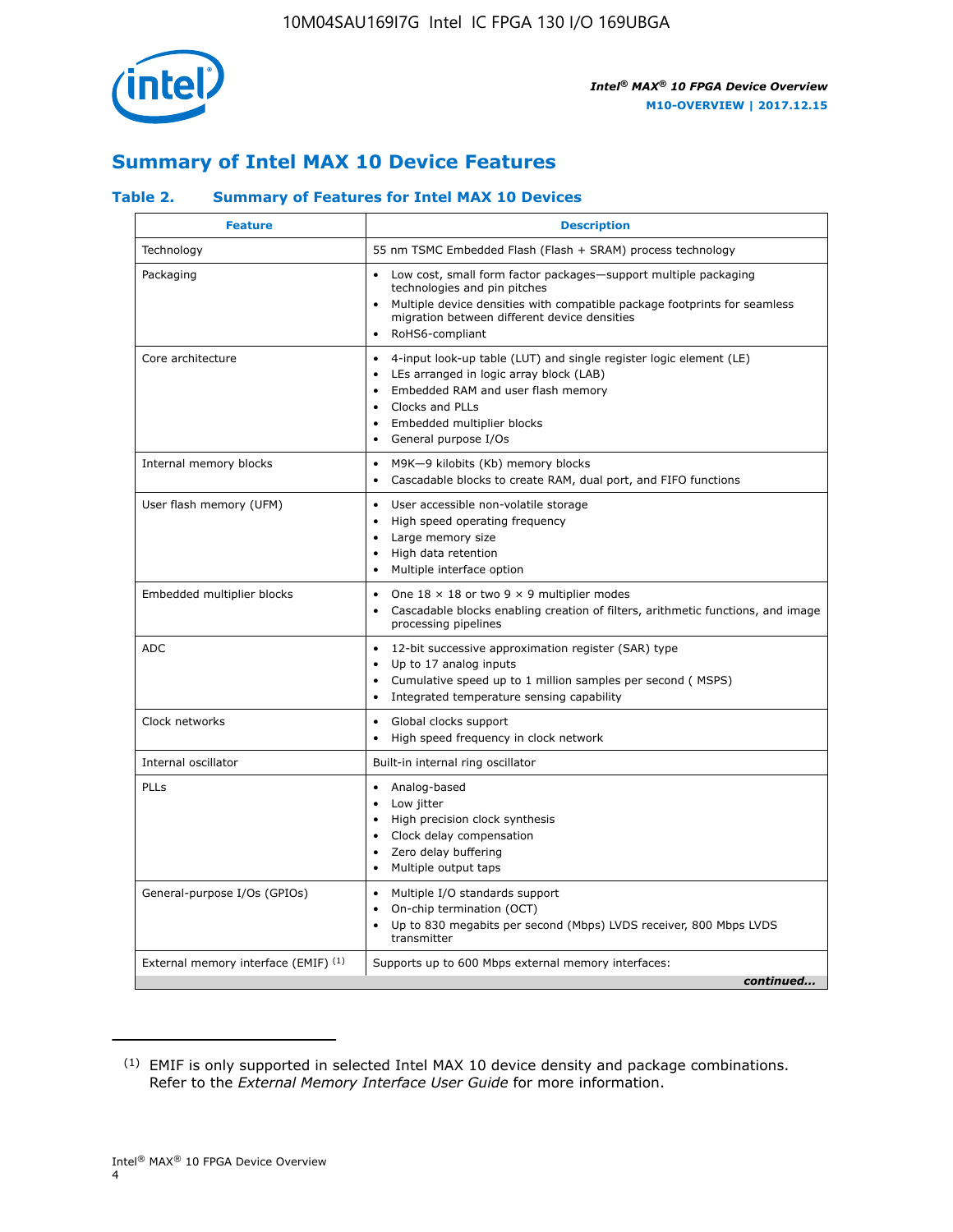

| <b>Feature</b>                | <b>Description</b>                                                                                                                                                                                                                                                                                                                             |  |  |  |
|-------------------------------|------------------------------------------------------------------------------------------------------------------------------------------------------------------------------------------------------------------------------------------------------------------------------------------------------------------------------------------------|--|--|--|
|                               | DDR3, DDR3L, DDR2, LPDDR2 (on 10M16, 10M25, 10M40, and 10M50.)<br>SRAM (Hardware support only)                                                                                                                                                                                                                                                 |  |  |  |
|                               | <i>Note:</i> For 600 Mbps performance, -6 device speed grade is required.<br>Performance varies according to device grade (commercial, industrial, or<br>automotive) and device speed grade $(-6 \text{ or } -7)$ . Refer to the <i>Intel MAX</i><br>10 FPGA Device Datasheet or External Memory Interface Spec Estimator<br>for more details. |  |  |  |
| Configuration                 | Internal configuration                                                                                                                                                                                                                                                                                                                         |  |  |  |
|                               | JTAG<br>٠                                                                                                                                                                                                                                                                                                                                      |  |  |  |
|                               | Advanced Encryption Standard (AES) 128-bit encryption and compression<br>options                                                                                                                                                                                                                                                               |  |  |  |
|                               | Flash memory data retention of 20 years at 85 $^{\circ}$ C                                                                                                                                                                                                                                                                                     |  |  |  |
| Flexible power supply schemes | Single- and dual-supply device options                                                                                                                                                                                                                                                                                                         |  |  |  |
|                               | Dynamically controlled input buffer power down                                                                                                                                                                                                                                                                                                 |  |  |  |
|                               | Sleep mode for dynamic power reduction                                                                                                                                                                                                                                                                                                         |  |  |  |

## **Intel MAX 10 Device Ordering Information**

#### **Figure 1. Sample Ordering Code and Available Options for Intel MAX 10 Devices**



*Note:* The –I6 and –A6 speed grades of the Intel MAX 10 FPGA devices are not available by default in the Intel Quartus Prime software. Contact your local Intel sales representatives for support.

#### **Related Links**

#### [Intel FPGA Product Selector](http://www.altera.com/products/selector/psg-selector.html)

Provides the latest information about Intel FPGAs.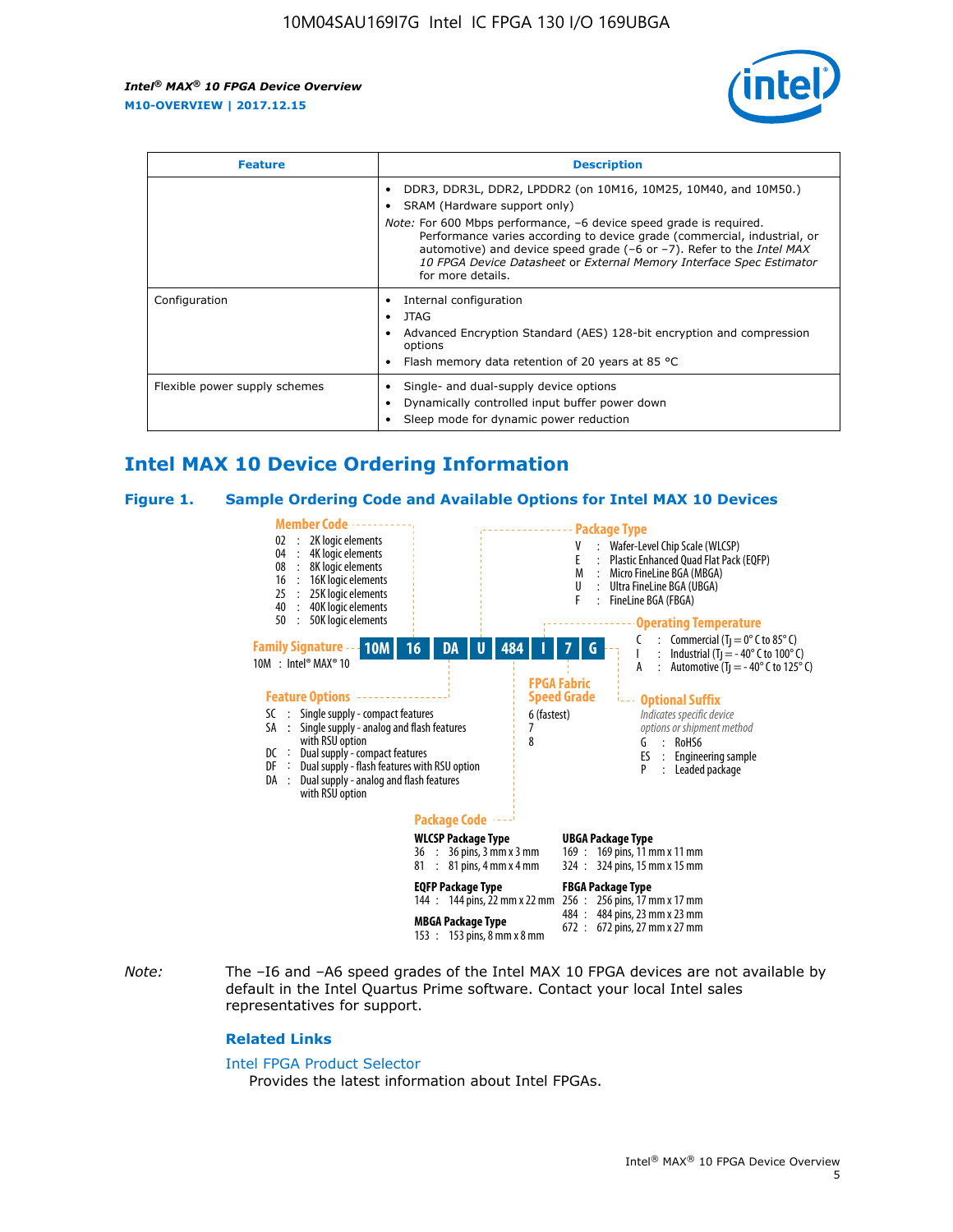

## **Intel MAX 10 Device Feature Options**

## **Table 3. Feature Options for Intel MAX 10 Devices**

| <b>Option</b> | <b>Feature</b>                                                                                                                                                                          |
|---------------|-----------------------------------------------------------------------------------------------------------------------------------------------------------------------------------------|
| Compact       | Devices with core architecture featuring single configuration image with self-configuration capability                                                                                  |
| Flash         | Devices with core architecture featuring:<br>Dual configuration image with self-configuration capability<br>Remote system upgrade capability<br>Memory initialization                   |
| Analog        | Devices with core architecture featuring:<br>Dual configuration image with self-configuration capability<br>Remote system upgrade capability<br>Memory initialization<br>Integrated ADC |

## **Intel MAX 10 Device Maximum Resources**

## **Table 4. Maximum Resource Counts for Intel MAX 10 Devices**

| <b>Resource</b>                     |                            | <b>Device</b> |                |                |                |                |              |                |
|-------------------------------------|----------------------------|---------------|----------------|----------------|----------------|----------------|--------------|----------------|
|                                     |                            | <b>10M02</b>  | <b>10M04</b>   | <b>10M08</b>   | <b>10M16</b>   | <b>10M25</b>   | <b>10M40</b> | <b>10M50</b>   |
|                                     | Logic Elements (LE) (K)    | 2             | 4              | 8              | 16             | 25             | 40           | 50             |
| M9K Memory (Kb)                     |                            | 108           | 189            | 378            | 549            | 675            | 1,260        | 1,638          |
|                                     | User Flash Memory (Kb) (2) | 96            | 1,248          | 1,376          | 2,368          | 3,200          | 5,888        | 5,888          |
| $18 \times 18$ Multiplier           |                            | 16            | 20             | 24             | 45             | 55             | 125          | 144            |
| <b>PLL</b>                          |                            | 2             | 2              | 2              | $\overline{4}$ | $\overline{4}$ | 4            | $\overline{4}$ |
| GPIO                                |                            | 246           | 246            | 250            | 320            | 360            | 500          | 500            |
| <b>LVDS</b>                         | Dedicated<br>Transmitter   | 15            | 15             | 15             | 22             | 24             | 30           | 30             |
|                                     | Emulated<br>Transmitter    | 114           | 114            | 116            | 151            | 171            | 241          | 241            |
|                                     | Dedicated Receiver         | 114           | 114            | 116            | 151            | 171            | 241          | 241            |
| <b>Internal Configuration Image</b> |                            | $\mathbf{1}$  | $\overline{2}$ | $\overline{2}$ | $\overline{2}$ | $\overline{2}$ | 2            | $\overline{2}$ |
| <b>ADC</b>                          |                            |               | 1              | 1              | 1              | 2              | 2            | 2              |

<sup>(2)</sup> The maximum possible value including user flash memory and configuration flash memory. For more information, refer to [Intel MAX 10 User Flash Memory User Guide](https://www.altera.com/documentation/vgo1395753117436.html#vgo1395811844282).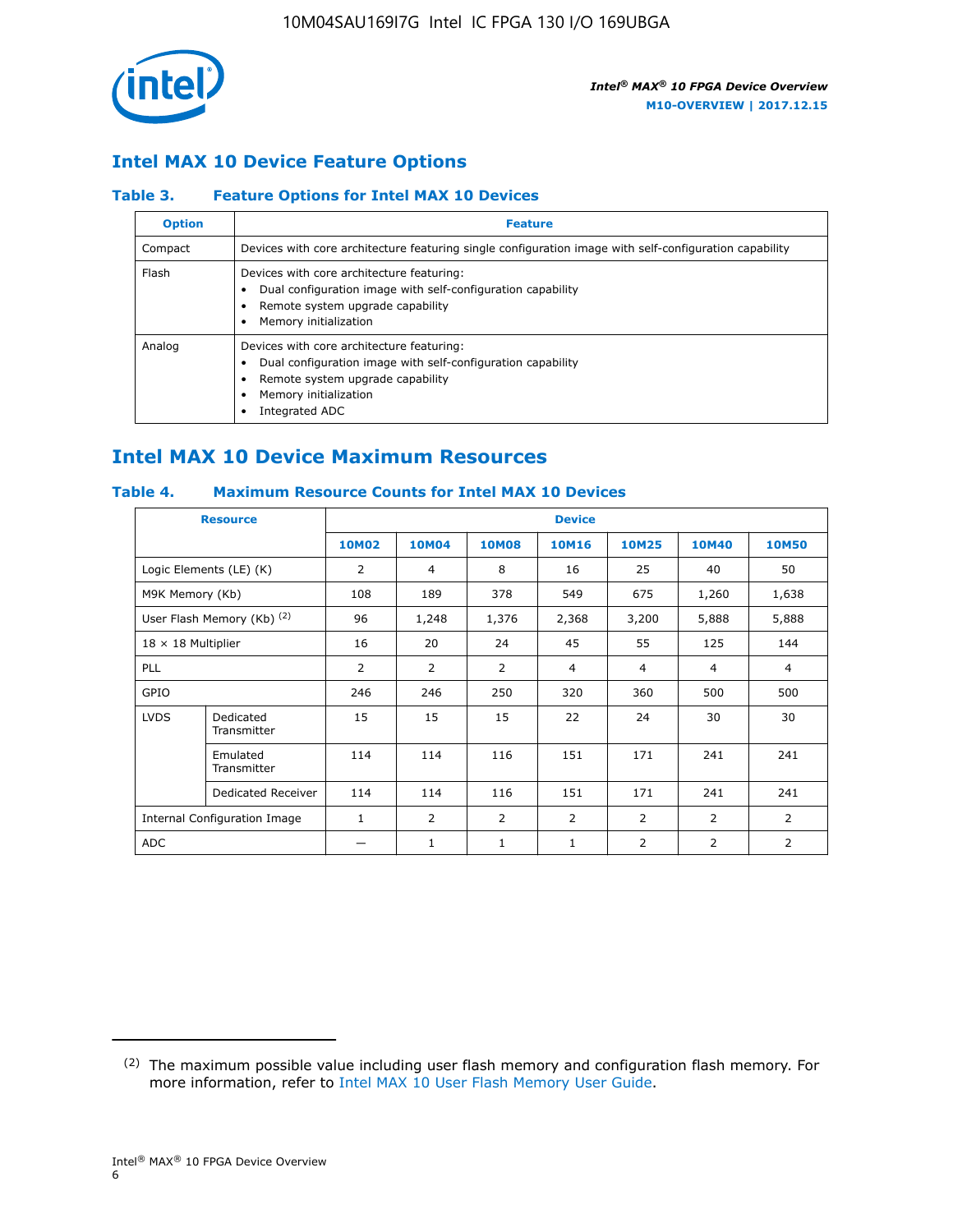

## **Intel MAX 10 Devices I/O Resources Per Package**

## **Table 5. Package Plan for Intel MAX 10 Single Power Supply Devices**

| <b>Device</b> |                   | <b>Package</b>                     |                      |                                      |                                      |  |  |  |  |
|---------------|-------------------|------------------------------------|----------------------|--------------------------------------|--------------------------------------|--|--|--|--|
|               | <b>Type</b>       | M153<br>153-pin MBGA               | U169<br>169-pin UBGA | <b>U324</b><br>324-pin UBGA          | E144<br>144-pin EQFP                 |  |  |  |  |
|               | <b>Size</b>       | $8 \text{ mm} \times 8 \text{ mm}$ | 11 mm $\times$ 11 mm | $15 \text{ mm} \times 15 \text{ mm}$ | $22 \text{ mm} \times 22 \text{ mm}$ |  |  |  |  |
|               | <b>Ball Pitch</b> | $0.5$ mm                           | $0.8$ mm             | $0.8$ mm                             | $0.5$ mm                             |  |  |  |  |
| 10M02         |                   | 112                                | 130                  | 246                                  | 101                                  |  |  |  |  |
| 10M04         |                   | 112                                | 130                  | 246                                  | 101                                  |  |  |  |  |
| 10M08         |                   | 112                                | 130                  | 246                                  | 101                                  |  |  |  |  |
| 10M16         |                   |                                    | 130                  | 246                                  | 101                                  |  |  |  |  |
| 10M25         |                   |                                    |                      |                                      | 101                                  |  |  |  |  |
| 10M40         |                   |                                    |                      |                                      | 101                                  |  |  |  |  |
| 10M50         |                   |                                    |                      |                                      | 101                                  |  |  |  |  |

## **Table 6. Package Plan for Intel MAX 10 Dual Power Supply Devices**

| <b>Device</b> |                   | <b>Package</b> |                                            |                                                                    |                         |                           |                             |  |  |
|---------------|-------------------|----------------|--------------------------------------------|--------------------------------------------------------------------|-------------------------|---------------------------|-----------------------------|--|--|
|               | <b>Type</b>       | <b>V36</b>     | <b>V81</b>                                 | <b>U324</b><br>36-pin WLCSP 81-pin WLCSP 324-pin UBGA 256-pin FBGA | <b>F256</b>             | F484<br>484-pin FBGA      | <b>F672</b><br>672-pin FBGA |  |  |
|               | <b>Size</b>       |                | $3$ mm $\times$ 3 mm $ 4$ mm $\times$ 4 mm | $15$ mm $\times$ 15<br>mm                                          | 17 mm $\times$ 17<br>mm | $23$ mm $\times$ 23<br>mm | $27$ mm $\times$ 27<br>mm   |  |  |
|               | <b>Ball Pitch</b> | $0.4$ mm       | $0.4$ mm                                   | $0.8$ mm                                                           | 1.0 <sub>mm</sub>       | 1.0 <sub>mm</sub>         | 1.0 <sub>mm</sub>           |  |  |
| 10M02         |                   | 27             |                                            | 160                                                                |                         |                           |                             |  |  |
| 10M04         |                   |                |                                            | 246                                                                | 178                     |                           |                             |  |  |
| 10M08         |                   |                | 56                                         | 246                                                                | 178                     | 250                       |                             |  |  |
| 10M16         |                   |                |                                            | 246                                                                | 178                     | 320                       |                             |  |  |
| 10M25         |                   |                |                                            |                                                                    | 178                     | 360                       |                             |  |  |
| 10M40         |                   |                |                                            |                                                                    | 178                     | 360                       | 500                         |  |  |
| 10M50         |                   |                |                                            |                                                                    | 178                     | 360                       | 500                         |  |  |

## **Related Links**

- [Intel MAX 10 General Purpose I/O User Guide](https://www.altera.com/documentation/sam1393999966669.html#sam1394000084476)
- [Intel MAX 10 High-Speed LVDS I/O User Guide](https://www.altera.com/documentation/sam1394433606063.html#sam1394433911642)

## **Intel MAX 10 Vertical Migration Support**

Vertical migration supports the migration of your design to other Intel MAX 10 devices of different densities in the same package with similar I/O and ADC resources.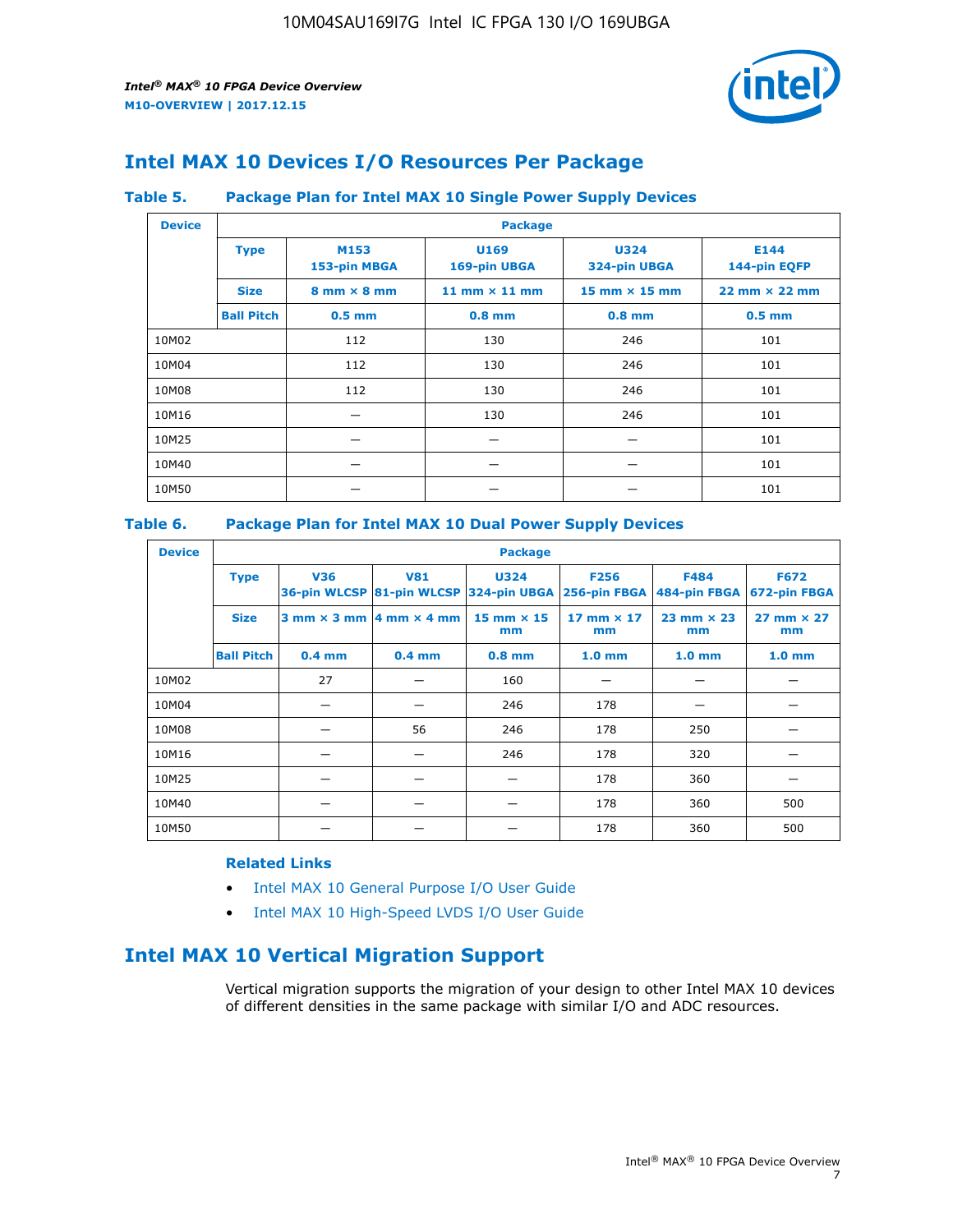

## **Intel MAX 10 I/O Vertical Migration Support**

#### **Figure 2. Migration Capability Across Intel MAX 10 Devices**

- The arrows indicate the migration paths. The devices included in each vertical migration path are shaded. Non-migratable devices are omitted. Some packages have several migration paths. Devices with lesser I/O resources in the same path have lighter shades.
- To achieve the full I/O migration across product lines in the same migration path, restrict I/Os usage to match the product line with the lowest I/O count.

|               | <b>Package</b>                   |            |      |      |             |                  |                                    |      |      |  |
|---------------|----------------------------------|------------|------|------|-------------|------------------|------------------------------------|------|------|--|
| <b>Device</b> | <b>V36</b>                       | <b>V81</b> | M153 | U169 | <b>U324</b> | F <sub>256</sub> | E144                               | F484 | F672 |  |
| 10M02         |                                  |            |      |      | 7           |                  |                                    |      |      |  |
| 10M04         |                                  |            |      |      |             |                  |                                    |      |      |  |
| 10M08         |                                  |            |      |      |             |                  |                                    |      |      |  |
| 10M16         |                                  |            |      |      |             |                  |                                    |      |      |  |
| 10M25         |                                  |            |      |      |             |                  |                                    |      |      |  |
| 10M40         |                                  |            |      |      |             |                  |                                    |      |      |  |
| 10M50         |                                  |            |      |      |             |                  |                                    |      |      |  |
|               | <b>Dual Power Supply Devices</b> |            |      |      |             |                  | <b>Single Power Supply Devices</b> |      |      |  |

*Note:* To verify the pin migration compatibility, use the Pin Migration View window in the Intel Quartus Prime software Pin Planner.

## **Intel MAX 10 ADC Vertical Migration Support**

#### **Figure 3. ADC Vertical Migration Across Intel MAX 10 Devices**

The arrows indicate the ADC migration paths. The devices included in each vertical migration path are shaded.

|                                                                                                                                                                                                                         | Package |      |      |                  |      |      |      |  |  |
|-------------------------------------------------------------------------------------------------------------------------------------------------------------------------------------------------------------------------|---------|------|------|------------------|------|------|------|--|--|
| <b>Device</b>                                                                                                                                                                                                           | M153    | U169 | U324 | F <sub>256</sub> | E144 | F484 | F672 |  |  |
| 10M04                                                                                                                                                                                                                   |         |      |      |                  |      |      |      |  |  |
| 10M08                                                                                                                                                                                                                   |         |      |      |                  |      |      |      |  |  |
| 10M16                                                                                                                                                                                                                   |         |      |      |                  |      |      |      |  |  |
| 10M25                                                                                                                                                                                                                   |         |      |      |                  |      |      |      |  |  |
| 10M40                                                                                                                                                                                                                   |         |      |      |                  |      |      |      |  |  |
| 10M50                                                                                                                                                                                                                   |         |      |      |                  |      |      |      |  |  |
| Dual ADC Device: Each ADC (ADC1 and ADC2) supports 1 dedicated analog input pin and 8 dual function pins.<br><b>Single ADC Device:</b> Single ADC that supports 1 dedicated analog input pin and 16 dual function pins. |         |      |      |                  |      |      |      |  |  |

**Single ADC Device:** Single ADC that supports 1 dedicated analog input pin and 8 dual function pins.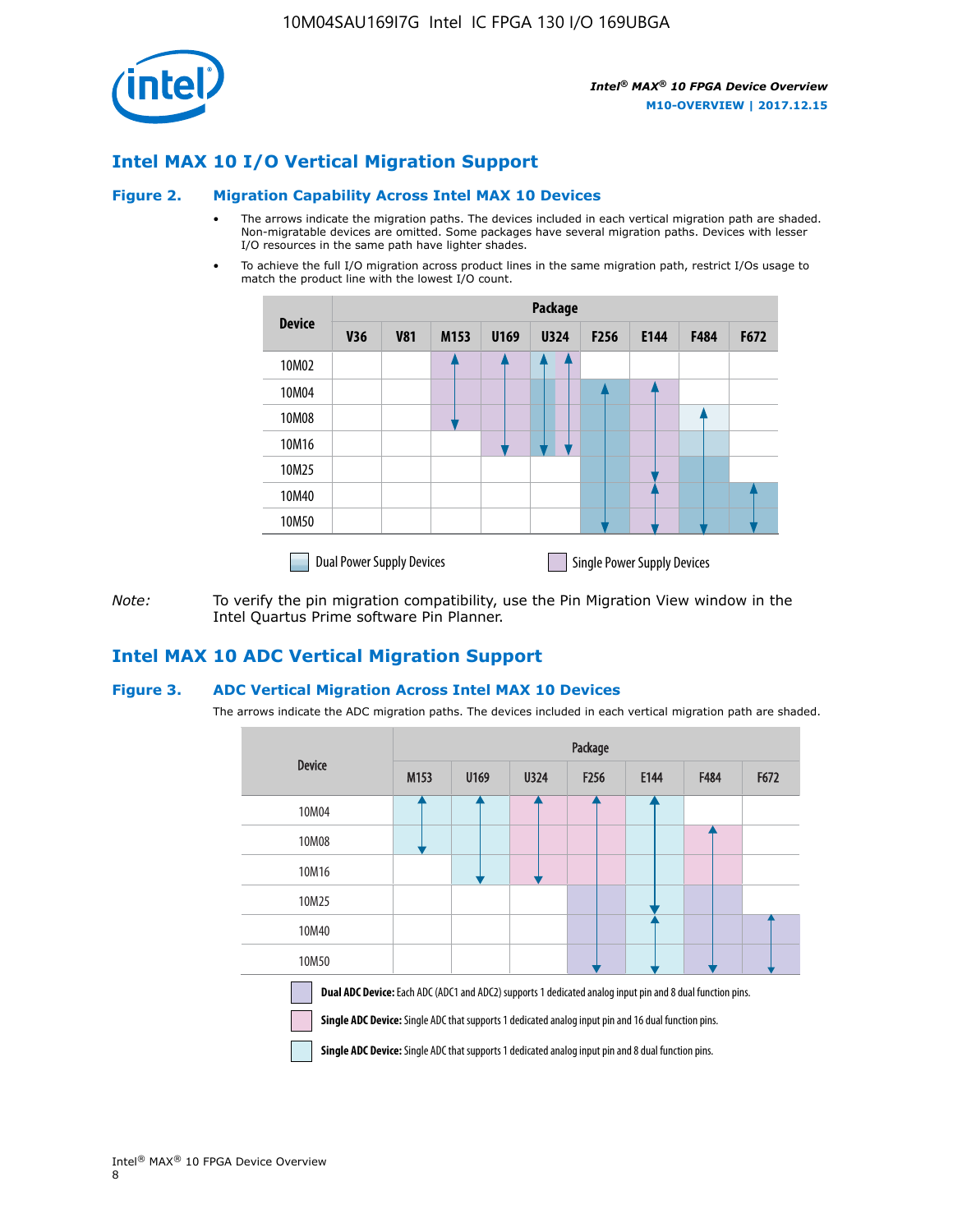

## **Table 7. Pin Migration Conditions for ADC Migration**

| <b>Source</b>     | <b>Target</b>     | <b>Migratable Pins</b>                                                                                            |
|-------------------|-------------------|-------------------------------------------------------------------------------------------------------------------|
| Single ADC device | Single ADC device | You can migrate all ADC input pins                                                                                |
| Dual ADC device   | Dual ADC device   |                                                                                                                   |
| Single ADC device | Dual ADC device   | One dedicated analog input pin.                                                                                   |
| Dual ADC device   | Single ADC device | Eight dual function pins from the ADC1 block of the<br>٠<br>source device to the ADC1 block of the target device. |

## **Logic Elements and Logic Array Blocks**

The LAB consists of 16 logic elements (LE) and a LAB-wide control block. An LE is the smallest unit of logic in the Intel MAX 10 device architecture. Each LE has four inputs, a four-input look-up table (LUT), a register, and output logic. The four-input LUT is a function generator that can implement any function with four variables.

#### **Figure 4. Intel MAX 10 Device Family LEs**



## **Analog-to-Digital Converter**

Intel MAX 10 devices feature up to two ADCs. You can use the ADCs to monitor many different signals, including on-chip temperature.

#### **Table 8. ADC Features**

| <b>Feature</b>             | <b>Description</b>                                                                                                                                                                                  |
|----------------------------|-----------------------------------------------------------------------------------------------------------------------------------------------------------------------------------------------------|
| 12-bit resolution          | Translates analog signal to digital data for information processing, computing,<br>data transmission, and control systems<br>Provides a 12-bit digital representation of the observed analog signal |
| Up to 1 MSPS sampling rate | Monitors single-ended external inputs with a cumulative sampling rate of 25<br>kilosamples per second to 1 MSPS in normal mode                                                                      |
|                            |                                                                                                                                                                                                     |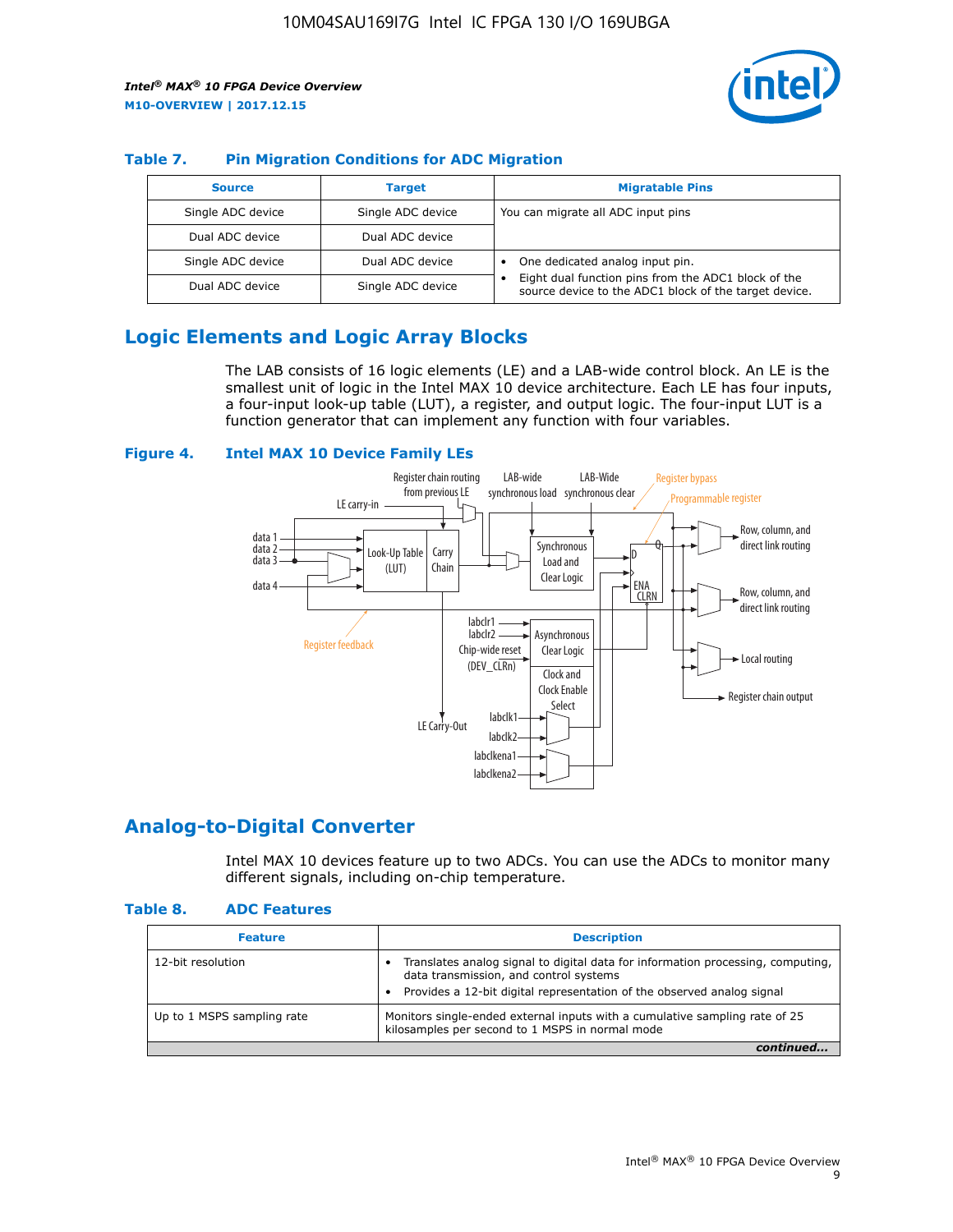

| <b>Feature</b>                                                  | <b>Description</b>                                                                                                                         |
|-----------------------------------------------------------------|--------------------------------------------------------------------------------------------------------------------------------------------|
| Up to 17 single-ended external inputs<br>for single ADC devices | One dedicated analog and 16 dual function input pins                                                                                       |
| Up to 18 single-ended external inputs<br>for dual ADC devices   | One dedicated analog and eight dual-function input pins in each ADC block<br>٠<br>Simultaneous measurement capability for dual ADC devices |
| On-chip temperature sensor                                      | Monitors external temperature data input with a sampling rate of up to 50<br>kilosamples per second                                        |

## **User Flash Memory**

The user flash memory (UFM) block in Intel MAX 10 devices stores non-volatile information.

UFM provides an ideal storage solution that you can access using Avalon Memory-Mapped (Avalon-MM) slave interface protocol.

#### **Table 9. UFM Features**

| <b>Features</b>     | <b>Capacity</b>                                                             |
|---------------------|-----------------------------------------------------------------------------|
| Endurance           | Counts to at least 10,000 program/erase cycles                              |
| Data retention      | 20 years at 85 °C<br>٠<br>10 years at 100 °C<br>$\bullet$                   |
| Operating frequency | Maximum 116 MHz for parallel interface and 7.25 MHz for<br>serial interface |
| Data length         | Stores data up to 32 bits length in parallel                                |

## **Embedded Multipliers and Digital Signal Processing Support**

Intel MAX 10 devices support up to 144 embedded multiplier blocks. Each block supports one individual  $18 \times 18$ -bit multiplier or two individual  $9 \times 9$ -bit multipliers.

With the combination of on-chip resources and external interfaces in Intel MAX 10 devices, you can build DSP systems with high performance, low system cost, and low power consumption.

You can use the Intel MAX 10 device on its own or as a DSP device co-processor to improve price-to-performance ratios of DSP systems.

You can control the operation of the embedded multiplier blocks using the following options:

- Parameterize the relevant IP cores with the Intel Quartus Prime parameter editor
- Infer the multipliers directly with VHDL or Verilog HDL

System design features provided for Intel MAX 10 devices: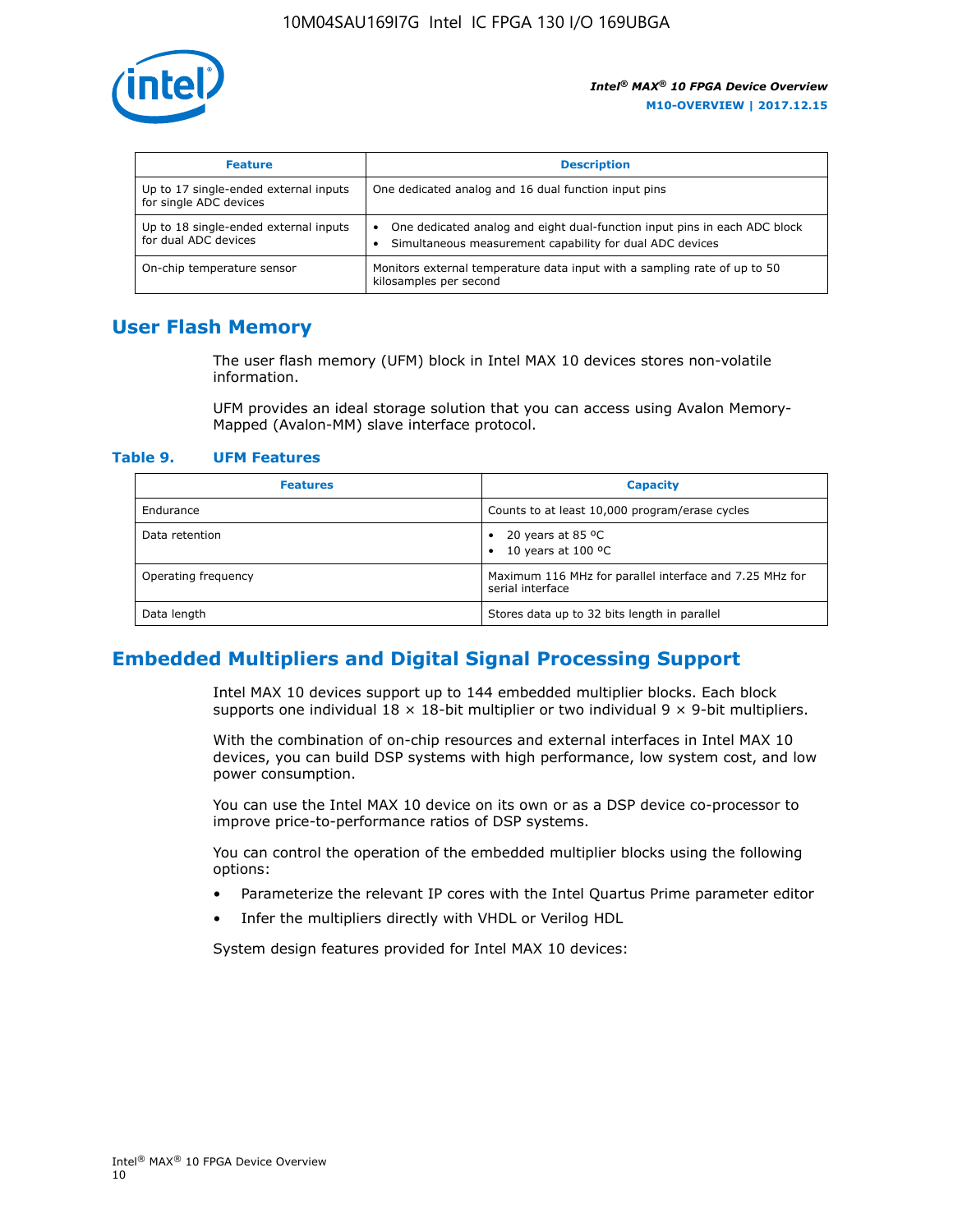

- DSP IP cores:
	- Common DSP processing functions such as finite impulse response (FIR), fast Fourier transform (FFT), and numerically controlled oscillator (NCO) functions
	- Suites of common video and image processing functions
- Complete reference designs for end-market applications
- DSP Builder for Intel FPGAs interface tool between the Intel Quartus Prime software and the MathWorks Simulink and MATLAB design environments
- DSP development kits

## **Embedded Memory Blocks**

The embedded memory structure consists of M9K memory blocks columns. Each M9K memory block of a Intel MAX 10 device provides 9 Kb of on-chip memory capable of operating at up to 284 MHz. The embedded memory structure consists of M9K memory blocks columns. Each M9K memory block of a Intel MAX 10 device provides 9 Kb of on-chip memory. You can cascade the memory blocks to form wider or deeper logic structures.

You can configure the M9K memory blocks as RAM, FIFO buffers, or ROM.

The Intel MAX 10 device memory blocks are optimized for applications such as high throughput packet processing, embedded processor program, and embedded data storage.

| <b>Operation Modes</b> | <b>Port Widths</b>                                                                       |
|------------------------|------------------------------------------------------------------------------------------|
| Single port            | $x1, x2, x4, x8, x9, x16, x18, x32, and x36$                                             |
| Simple dual port       | $x1, x2, x4, x8, x9, x16, x18, x32, and x36$                                             |
| True dual port         | $\times$ 1, $\times$ 2, $\times$ 4, $\times$ 8, $\times$ 9, $\times$ 16, and $\times$ 18 |

#### **Table 10. M9K Operation Modes and Port Widths**

## **Clocking and PLL**

Intel MAX 10 devices offer the following resources: global clock (GCLK) networks and phase-locked loops (PLLs) with a 116-MHz built-in oscillator.

Intel MAX 10 devices support up to 20 global clock (GCLK) networks with operating frequency up to 450 MHz. The GCLK networks have high drive strength and low skew.

The PLLs provide robust clock management and synthesis for device clock management, external system clock management, and I/O interface clocking. The high precision and low jitter PLLs offers the following features:

- Reduction in the number of oscillators required on the board
- Reduction in the device clock pins through multiple clock frequency synthesis from a single reference clock source
- Frequency synthesis
- On-chip clock de-skew
- Jitter attenuation
- Dynamic phase-shift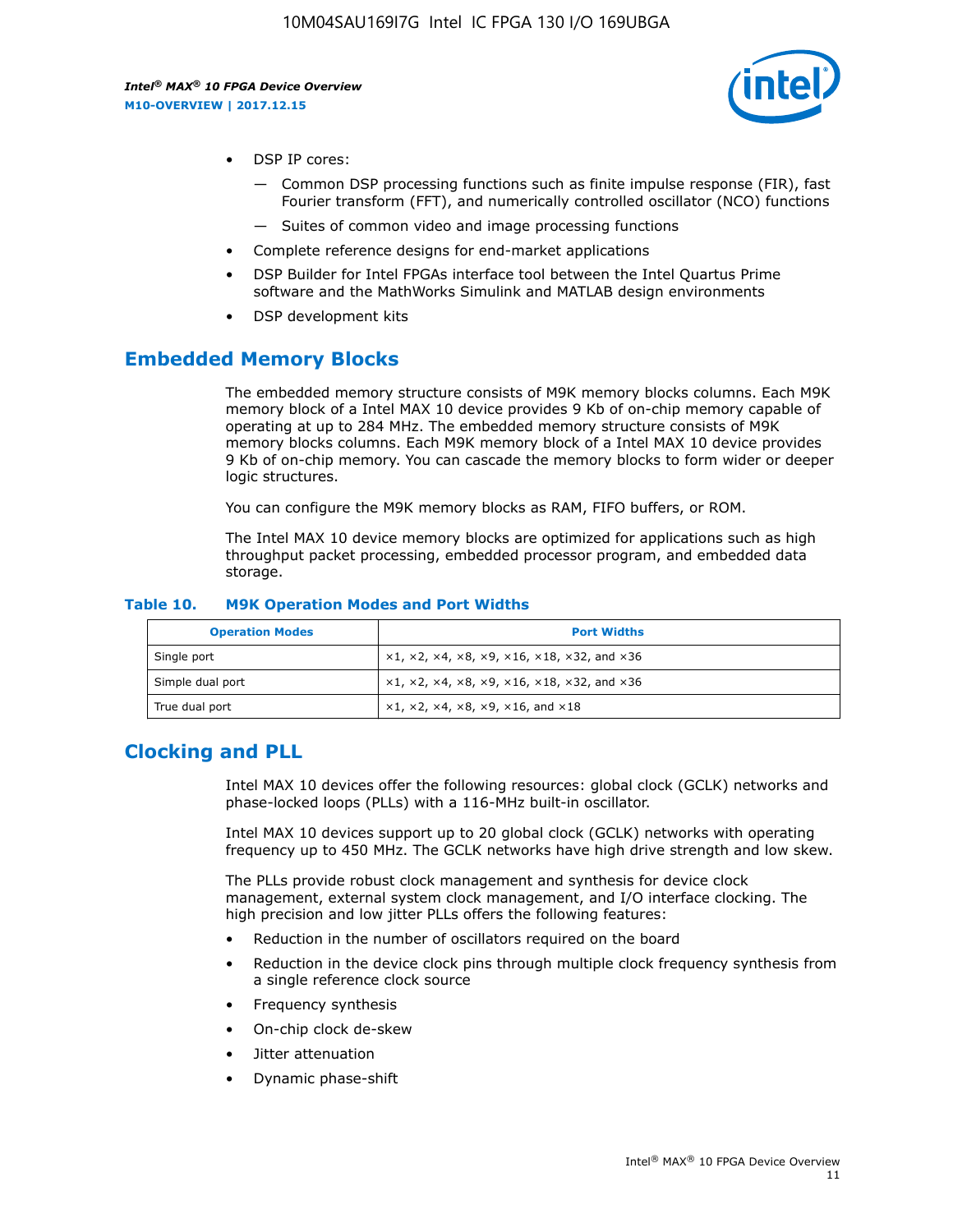

- Zero delay buffer
- Counter reconfiguration
- Bandwidth reconfiguration
- Programmable output duty cycle
- PLL cascading
- Reference clock switchover
- Driving of the ADC block

## **FPGA General Purpose I/O**

The Intel MAX 10 I/O buffers support a range of programmable features.

These features increase the flexibility of I/O utilization and provide an alternative to reduce the usage of external discrete components such as a pull-up resistor and a PCI clamp diode.

## **External Memory Interface**

Dual-supply Intel MAX 10 devices feature external memory interfaces solution that uses the I/O elements on the right side of the devices together with the UniPHY IP.

With this solution, you can create external memory interfaces to 16-bit SDRAM components with error correction coding (ECC).

*Note:* The external memory interface feature is available only for dual-supply Intel MAX 10 devices.

#### **Table 11. External Memory Interface Performance**

| <b>External Memory</b><br>Interface $(3)$ | <b>I/O Standard</b> | <b>Maximum Width</b> | <b>Maximum Frequency (MHz)</b> |
|-------------------------------------------|---------------------|----------------------|--------------------------------|
| <b>DDR3 SDRAM</b>                         | SSTL-15             | 16 bit $+8$ bit ECC  | 303                            |
| <b>DDR3L SDRAM</b>                        | SSTL-135            | 16 bit $+8$ bit ECC  | 303                            |
| <b>DDR2 SDRAM</b>                         | SSTL-18             | 16 bit $+8$ bit ECC  | 200                            |
| LPDDR2 SDRAM                              | $H$ SUL-12          | 16 bit without ECC   | 200(4)                         |

### **Related Links**

[External Memory Interface Spec Estimator](http://www.altera.com/technology/memory/estimator/mem-emif-index.html)

Provides a parametric tool that allows you to find and compare the performance of the supported external memory interfaces in Intel FPGAs.

 $(3)$  The device hardware supports SRAM. Use your own design to interface with SRAM devices.

 $(4)$  To achieve the specified performance, constrain the memory device I/O and core power supply variation to within ±3%. By default, the frequency is 167 MHz.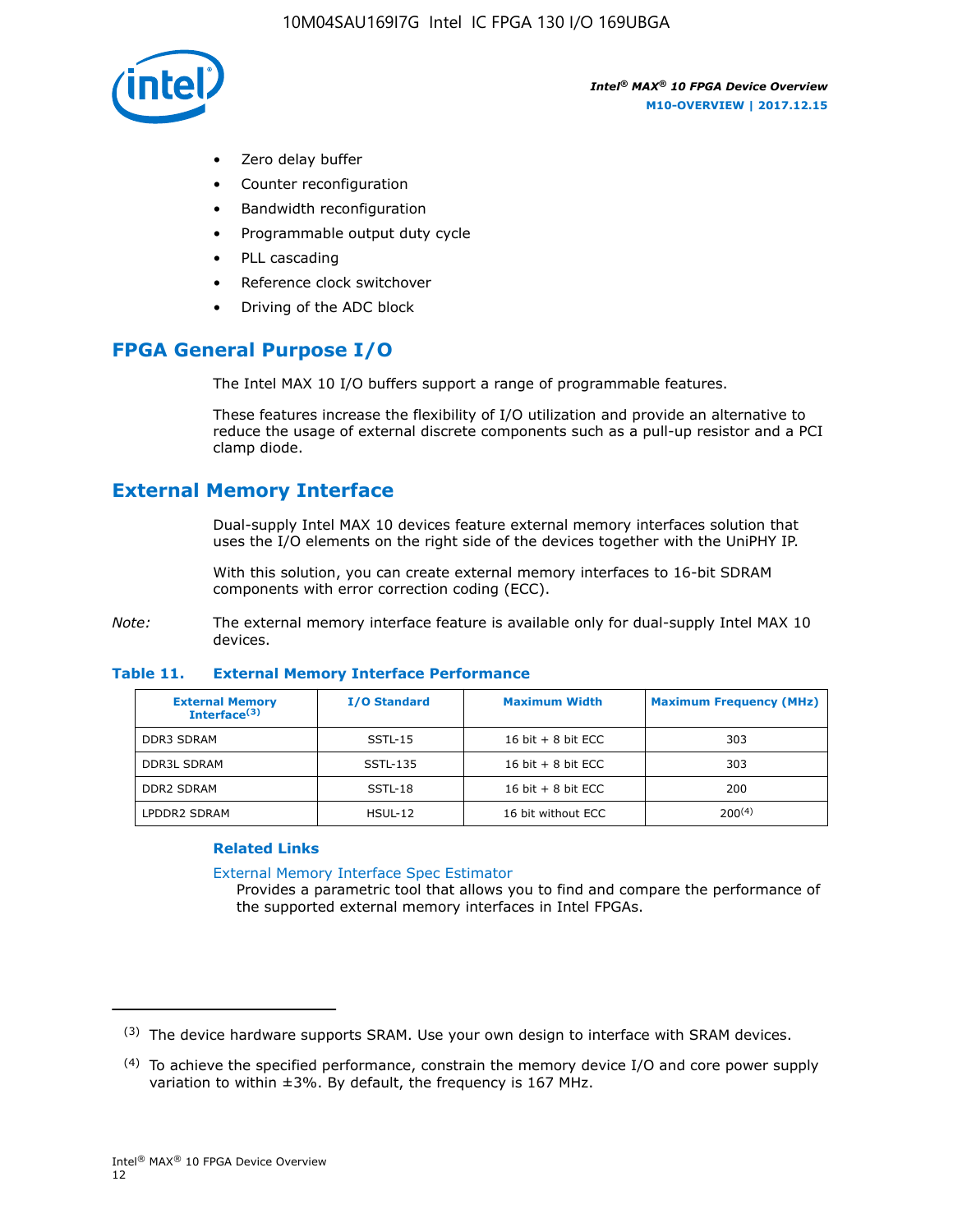

## **Configuration**

## **Table 12. Configuration Features**

| <b>Feature</b>                    | <b>Description</b>                                                                                                                                                                       |
|-----------------------------------|------------------------------------------------------------------------------------------------------------------------------------------------------------------------------------------|
| Dual configuration                | Stores two configuration images in the configuration flash memory (CFM)<br>Selects the first configuration image to load using the CONFIG SEL pin                                        |
| Design security                   | Supports 128-bit key with non-volatile key programming<br>Limits access of the JTAG instruction during power-up in the JTAG secure mode<br>Unique device ID for each Intel MAX 10 device |
| <b>SEU Mitigation</b>             | Auto-detects cyclic redundancy check (CRC) errors during configuration<br>Provides optional CRC error detection and identification in user mode                                          |
| Dual-purpose configuration<br>pin | Functions as configuration pins prior to user mode<br>Provides options to be used as configuration pin or user I/O pin in user mode                                                      |
| Configuration data<br>compression | Decompresses the compressed configuration bitstream data in real-time during<br>configuration<br>Reduces the size of configuration image stored in the CFM                               |
| Instant-on                        | Provides the fastest power-up mode for Intel MAX 10 devices.                                                                                                                             |

## **Table 13. Configuration Schemes for Intel MAX 10 Devices**

| <b>Configuration Scheme</b> | <b>Compression</b> | <b>Encryption</b> | <b>Dual Image</b><br><b>Configuration</b> | <b>Data Width</b> |
|-----------------------------|--------------------|-------------------|-------------------------------------------|-------------------|
| Internal Configuration      | Yes                | Yes               | Yes                                       |                   |
| <b>JTAG</b>                 | _                  |                   | -                                         |                   |

## **Power Management**

## **Table 14. Power Options**

| <b>Power Options</b>                  | <b>Advantage</b>                                                                                                                   |  |
|---------------------------------------|------------------------------------------------------------------------------------------------------------------------------------|--|
| Single-supply device                  | Saves board space and costs.                                                                                                       |  |
| Dual-supply device                    | Consumes less power<br>Offers higher performance                                                                                   |  |
| Power management<br>controller scheme | Reduces dynamic power consumption when certain applications are in standby mode<br>Provides a fast wake-up time of less than 1 ms. |  |

## **Document Revision History for Intel MAX 10 FPGA Device Overview**

| <b>Date</b>   | <b>Version</b> | <b>Changes</b>                                                                                                                                                                                                                       |
|---------------|----------------|--------------------------------------------------------------------------------------------------------------------------------------------------------------------------------------------------------------------------------------|
| December 2017 | 2017.12.15     | Added the U324 package for the Intel MAX 10 single power supply<br>devices.<br>Updated the 10M02 GPIO and LVDS count in the Maximum Resource<br>Counts for Intel MAX 10 Devices table.<br>Updated the I/O vertical migration figure. |
| February 2017 | 2017.02.21     | Rebranded as Intel.                                                                                                                                                                                                                  |
|               |                |                                                                                                                                                                                                                                      |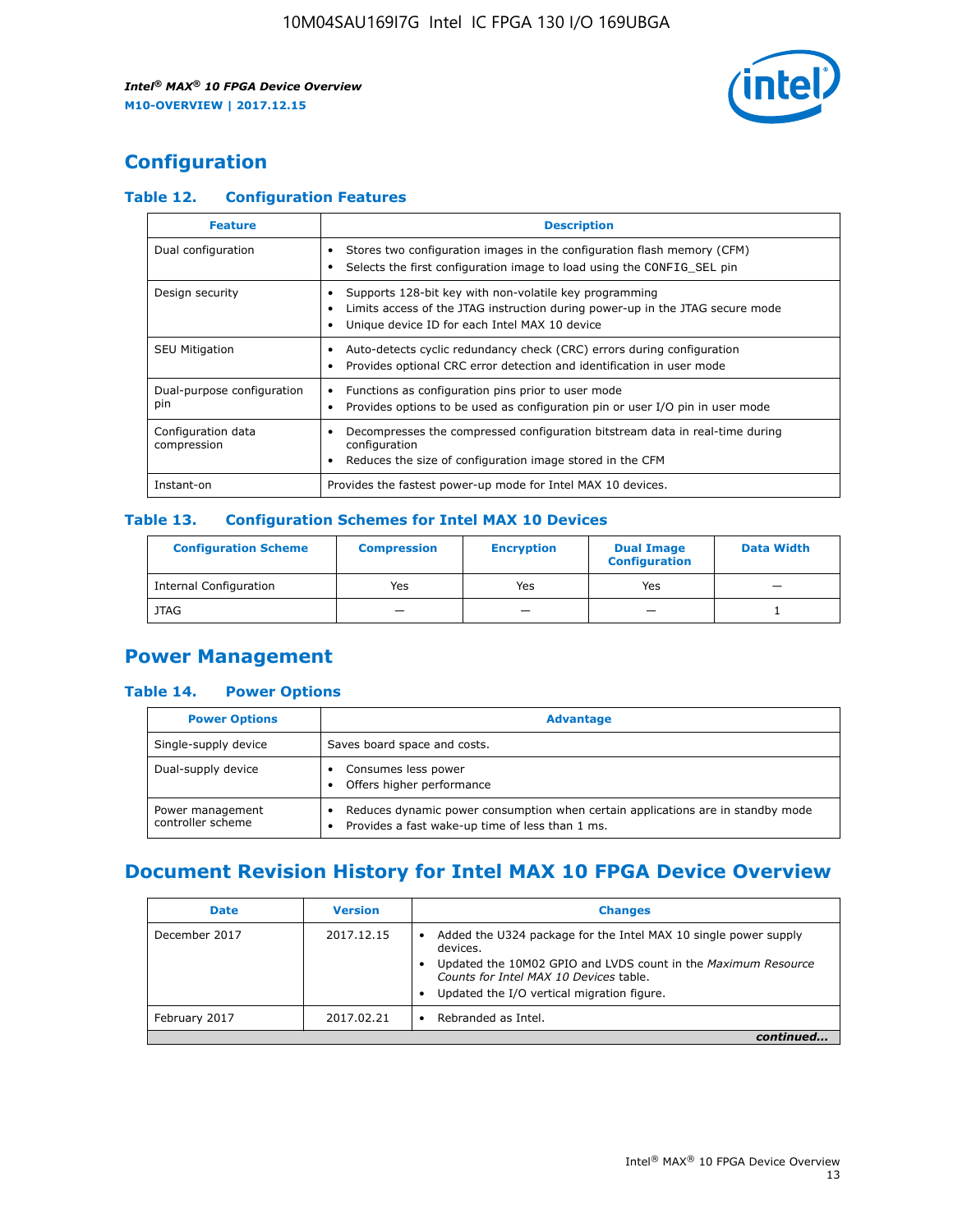

| <b>Date</b>    | <b>Version</b> | <b>Changes</b>                                                                                                                                                                                                                                                                                                                                                                                                                                                                                                                                                                                                                                                                                                                                                                                                                                                                                                                                                                                                                                                                                                                                                                     |
|----------------|----------------|------------------------------------------------------------------------------------------------------------------------------------------------------------------------------------------------------------------------------------------------------------------------------------------------------------------------------------------------------------------------------------------------------------------------------------------------------------------------------------------------------------------------------------------------------------------------------------------------------------------------------------------------------------------------------------------------------------------------------------------------------------------------------------------------------------------------------------------------------------------------------------------------------------------------------------------------------------------------------------------------------------------------------------------------------------------------------------------------------------------------------------------------------------------------------------|
| December 2016  | 2016.12.20     | • Updated EMIF information in the Summary of Features for Intel MAX 10<br>Devices table. EMIF is only supported in selected Intel MAX 10 device<br>density and package combinations, and for 600 Mbps performance, -6<br>device speed grade is required.<br>Updated the device ordering information to include P for leaded<br>$\bullet$<br>package.                                                                                                                                                                                                                                                                                                                                                                                                                                                                                                                                                                                                                                                                                                                                                                                                                               |
| May 2016       | 2016.05.02     | Removed all preliminary marks.<br>Update the ADC sampling rate description. The ADC feature monitors<br>$\bullet$<br>single-ended external inputs with a cumulative sampling rate of 25<br>kilosamples per second to 1 MSPS in normal mode.                                                                                                                                                                                                                                                                                                                                                                                                                                                                                                                                                                                                                                                                                                                                                                                                                                                                                                                                        |
| November 2015  | 2015.11.02     | Removed SF feature from the device ordering information figure.<br>$\bullet$<br>Changed instances of Quartus II to Intel Quartus Prime.<br>$\bullet$                                                                                                                                                                                                                                                                                                                                                                                                                                                                                                                                                                                                                                                                                                                                                                                                                                                                                                                                                                                                                               |
| May 2015       | 2015.05.04     | Added clearer descriptions for the feature options listed in the device<br>$\bullet$<br>ordering information figure.<br>Updated the maximum dedicated LVDS transmitter count of 10M02<br>$\bullet$<br>device from 10 to 9.<br>• Removed the F672 package of the Intel MAX 10 10M25 device :<br>- Updated the devices I/O resources per package.<br>- Updated the I/O vertical migration support.<br>- Updated the ADC vertical migration support.<br>Updated the maximum resources for 10M25 device:<br>- Maximum GPIO from 380 to 360.<br>- Maximum dedicated LVDS transmitter from 26 to 24.<br>- Maximum emulated LVDS transmitter from 181 to 171.<br>- Maximum dedicated LVDS receiver from 181 to 171.<br>Added ADC information for the E144 package of the 10M04 device.<br>$\bullet$<br>Updated the ADC vertical migration diagram to clarify that there are<br>$\bullet$<br>single ADC devices with eight and 16 dual function pins.<br>Removed the note about contacting Altera for DDR3, DDR3L, DDR2,<br>$\bullet$<br>and LPDDR2 external memory interface support. The Intel Quartus<br>Prime software supports these external memory interfaces from version<br>15.0. |
| December 2014  | 2014.12.15     | $\bullet$<br>Changed terms:<br>- "dual image" to "dual configuration image"<br>- "dual-image configuration" to dual configuration"<br>• Added memory initialization feature for Flash and Analog devices.<br>• Added maximum data retention capacity of up to 20 years for UFM<br>feature.<br>Added maximum operating frequency of 7.25 MHz for serial interface<br>$\bullet$<br>for UFM feature.                                                                                                                                                                                                                                                                                                                                                                                                                                                                                                                                                                                                                                                                                                                                                                                  |
| September 2014 | 2014.09.22     | Initial release.                                                                                                                                                                                                                                                                                                                                                                                                                                                                                                                                                                                                                                                                                                                                                                                                                                                                                                                                                                                                                                                                                                                                                                   |